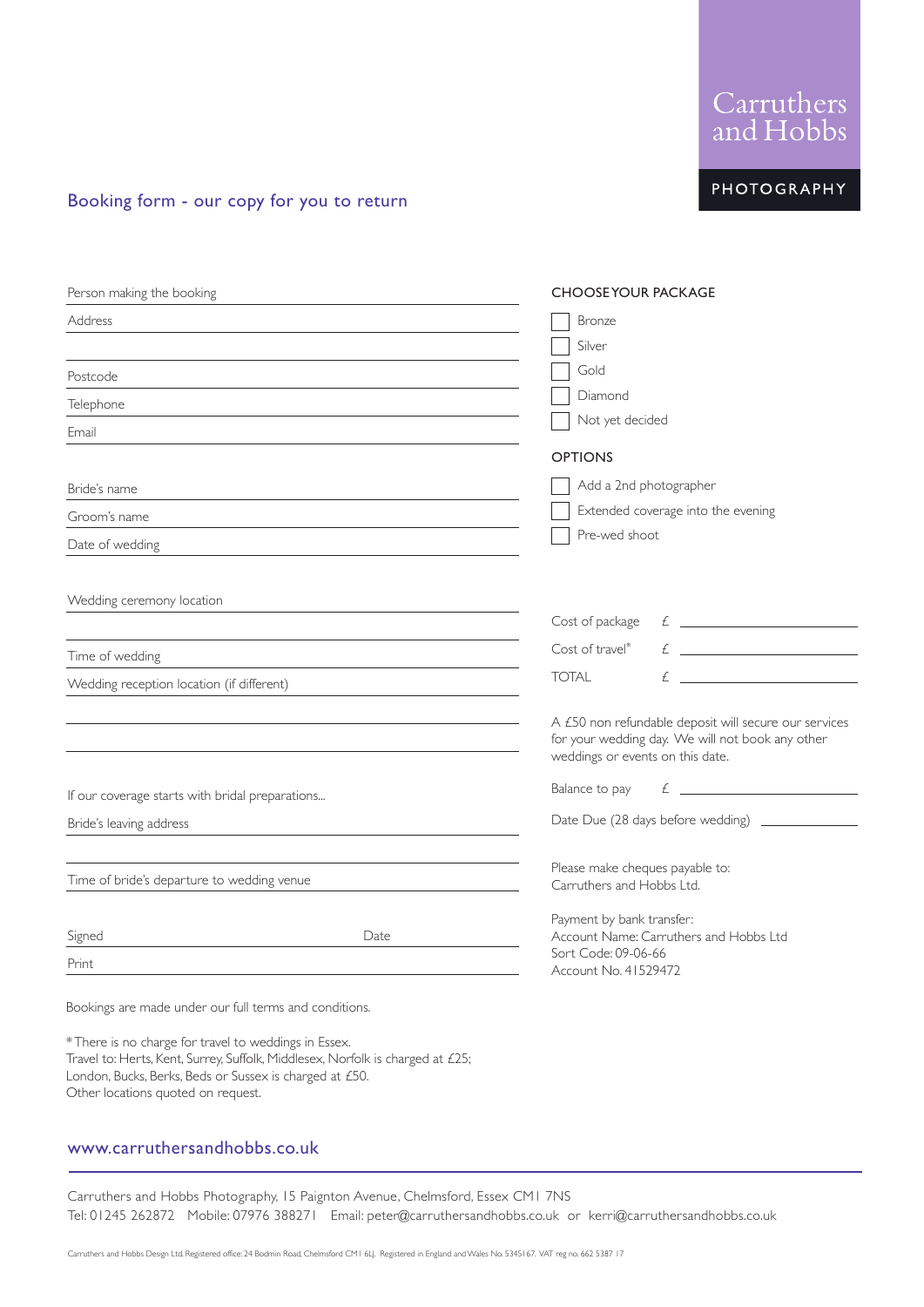# Carruthers and Hobbs Design Ltd. Registered office: 24 Bodmin Road, Chelmsford CM1 6LJ. Registered in England and Wales No. 5345167. VAT reg no. 662 5387 17

Carruthers and Hobbs Photography, 15 Paignton Avenue, Chelmsford, Essex CM1 7NS

| anu i iodos  |
|--------------|
| 'PHOTOGRAPHY |

# Booking form - your copy for you to keep

| Person making the booking                                     |                                                                                                                       | <b>CHOOSEYOUR PACKAGE</b>                                                                                 |
|---------------------------------------------------------------|-----------------------------------------------------------------------------------------------------------------------|-----------------------------------------------------------------------------------------------------------|
| <b>Address</b>                                                |                                                                                                                       | <b>Bronze</b>                                                                                             |
|                                                               |                                                                                                                       | Silver                                                                                                    |
| Postcode                                                      |                                                                                                                       | Gold                                                                                                      |
| Telephone                                                     |                                                                                                                       | Diamond                                                                                                   |
| Email                                                         |                                                                                                                       | Not yet decided                                                                                           |
|                                                               |                                                                                                                       | <b>OPTIONS</b>                                                                                            |
| Bride's name                                                  | <u> 1980 - Johann Barn, mars ann an t-Amhainn an t-Amhainn an t-Amhainn an t-Amhainn an t-Amhainn an t-Amhainn an</u> | Add a 2nd photographer                                                                                    |
| Groom's name                                                  |                                                                                                                       | Extended coverage into the evening                                                                        |
| Date of wedding<br><u> 1980 - Johann John Stein, markin f</u> |                                                                                                                       | Pre-wed shoot                                                                                             |
| Wedding ceremony location                                     |                                                                                                                       |                                                                                                           |
|                                                               |                                                                                                                       | $f$ $\overline{\phantom{a}}$<br>Cost of package                                                           |
|                                                               |                                                                                                                       | Cost of travel*                                                                                           |
| Time of wedding                                               |                                                                                                                       | $\mathcal{L}$ and the set of $\mathcal{L}$<br><b>TOTAL</b>                                                |
| Wedding reception location (if different)                     |                                                                                                                       |                                                                                                           |
|                                                               |                                                                                                                       | A £50 non refundable deposit will secure our services<br>for your wedding day. We will not book any other |
|                                                               |                                                                                                                       | weddings or events on this date.                                                                          |
| If our coverage starts with bridal preparations               |                                                                                                                       | $\mathcal{L}$ $\overline{\phantom{a}}$<br>Balance to pay                                                  |
| Bride's leaving address                                       |                                                                                                                       | Date Due (28 days before wedding) ___________                                                             |
| Time of bride's departure to wedding venue                    |                                                                                                                       | Please make cheques payable to:<br>Carruthers and Hobbs Ltd.                                              |
|                                                               |                                                                                                                       |                                                                                                           |
| Signed                                                        | Date                                                                                                                  | Payment by bank transfer:<br>Account Name: Carruthers and Hobbs Ltd                                       |
| Print                                                         |                                                                                                                       | Sort Code: 09-06-66<br>Account No. 41529472                                                               |
| Bookings are made under our full terms and conditions.        |                                                                                                                       |                                                                                                           |



Travel to: Herts, Kent, Surrey, Suffolk, Middlesex, Norfolk is charged at £25;

\*There is no charge for travel to weddings in Essex.

Other locations quoted on request.

London, Bucks, Berks, Beds or Sussex is charged at £50.

www.carruthersandhobbs.co.uk

Tel: 01245 262872 Mobile: 07976 388271 Email: peter@carruthersandhobbs.co.uk or kerri@carruthersandhobbs.co.uk

Carruthers<br>and Hobbs